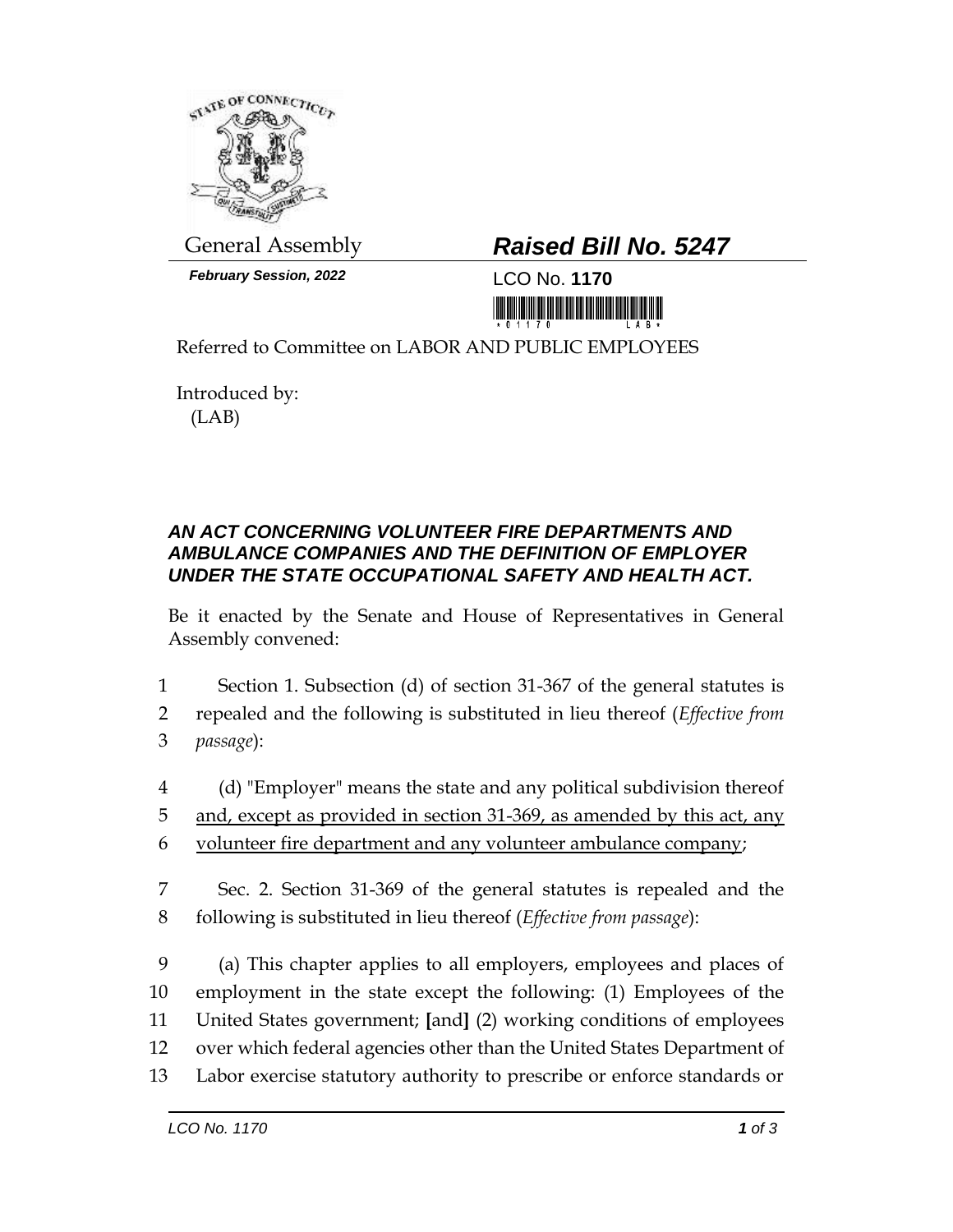regulations affecting occupational safety and health; and (3) any volunteer fire department or volunteer ambulance company that is able 16 to demonstrate such department or company is regulated by the 17 Occupational Safety and Health Act of 1970, 29 USC 651 et seq., as amended from time to time. (b) Nothing in this chapter shall be construed to supersede or in any

 manner affect any workers' compensation law or to enlarge, diminish or affect in any manner common law or statutory rights, duties or liabilities of employers or employees, under any law with respect to injuries, diseases or death of employees arising out of and in the course of employment.

25 Sec. 3. Subsection (c) of section 31-382 of the general statutes is 26 repealed and the following is substituted in lieu thereof (*Effective from*  27 *passage*):

 (c) Any employer who has received a citation for a violation of the 29 requirements of sections 31-369, as amended by this act, and 31-370, of any standard or order promulgated pursuant to section 31-372, or of regulations adopted pursuant to this chapter, which violation is specifically determined not to be of a serious nature, may be assessed a civil penalty of up to one thousand dollars for each such violation, 34 except any volunteer fire department and any volunteer ambulance company shall, for the first such violation, only be issued a written 36 warning.

This act shall take effect as follows and shall amend the following sections: Section 1 *from passage* 31-367(d) Sec. 2 *from passage* 31-369 Sec. 3 *from passage* 31-382(c)

## *Statement of Purpose:*

To allow volunteer fire departments and volunteer ambulance companies to be under CONN-OSHA jurisdiction.